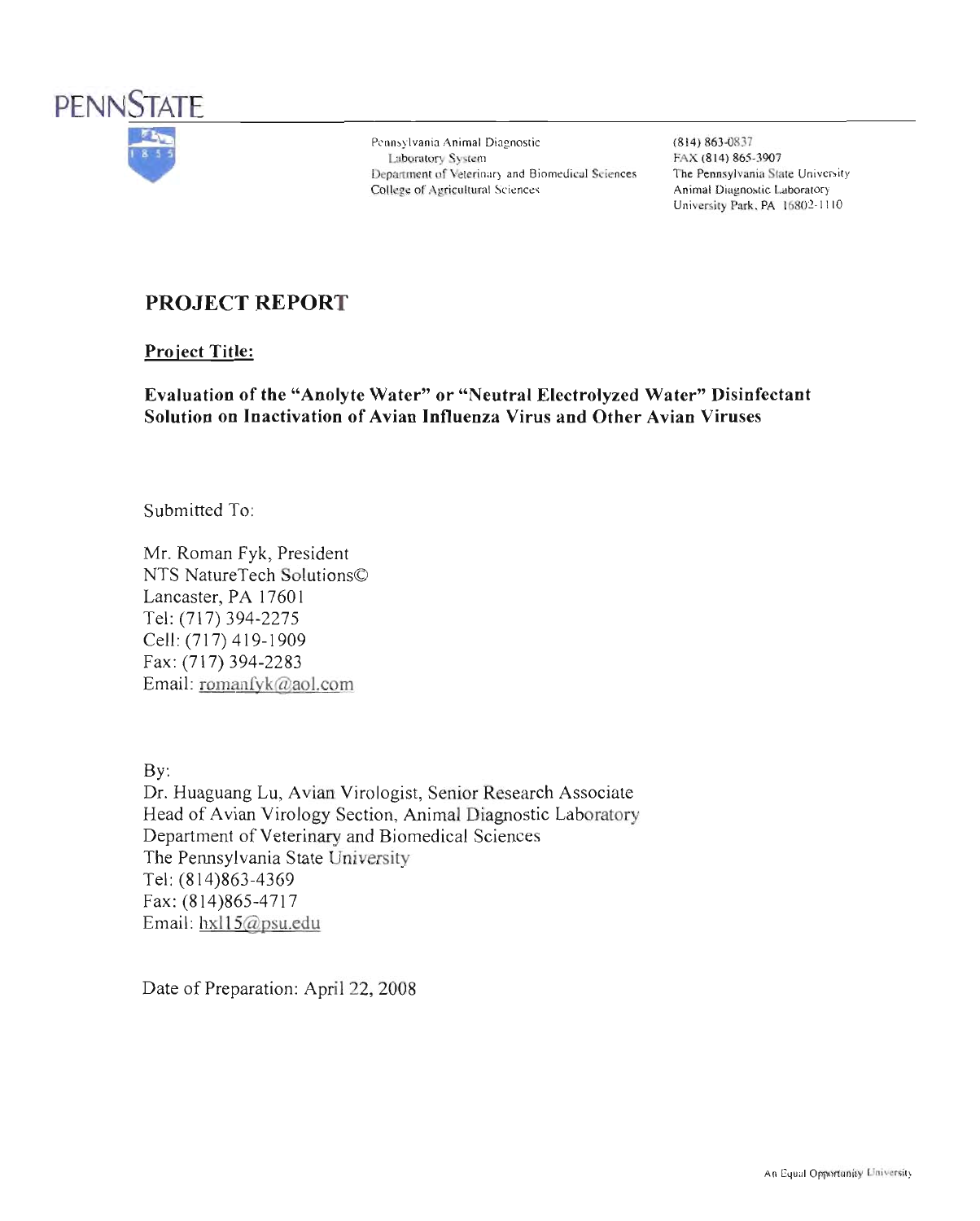## Summary of Laboratory Finding

The Avian Virology Section of the Animal Diagnostic Laboratory at Penn State University has conducted a research study on the "Anolyte Water" or "Neutral Electrolyzed Water' disinfectant solution on inactivation of avian influenza virus and other important avian viruses. The NTS NatureTech Solutions© (Lancaster, PA 17601) has provided newly produced and fresh Anolyte Water solutions for this research study.

Preliminary results indicated that the Anolyte Water solution effectively inactivated or killed a variety of avian respiratory and enteric viruses tested including avian influenza virus (AIV), paramyxoviruses (PMV) and Newcastle disease virus (NOV, or PMV-l), infectious bronchitis virus (IBV), fowl adenovirus (FAV), avian reovirus, and pigeon herpesvirus. Effective dilutions of the Anolyte Water were found between 1:2 and 1:5 with sterile distilled water or deionized water. Laboratory findings are summarized as the following.

## 1. Effects of the Anolyte Water solution on inactivation of avian influenza virus (AIV)

The Anolyte Water solution was tested against 10 avian influenza virus (AIV) subtypes of  $H1N1$ , N2N2, H3N2, H4N8, H5N2, H5N3, H5N9, H6N8, H7N2 and N9N1 at various dilutions of stock Anolyte Water and different reaction times with these AIV subtypes.

The Anolyte Water solution at 1:2 -to- 1:5 dilutions: each of the 10 AIV subtypes was 100% inactivated within 10 min, 15 min, 30 min, 60 min and 120 min of reaction times tested.

## 2. Effects of the Anolyte Water solution on inactivation of Paramyxoviruses (PMV) and Newcastle disease virus (NDV, or PMV-l)

The Anolyte Water solution at 1:2 -to- 1:5 dilutions: PMV type 1 (PVM-l) or Newcastle disease virus (NDV) and PMV type 2 (PVM-2) were 100% inactivated within 10 min, 15 min, 30 min, 60 min and 120 min of reaction times tested.

#### 3. Effects of the Anolyte Water solution on inactivation of infectious bronchitis virus (IBV)

The Anolyte Water solution at 1:2 -to- 1:5 dilutions: Five IBV serotypes of Mass, Conn, Ark, Del, and PA strains were 100% inactivated within 10 min, 15 min, 30 min, 60 min and 120 min of reaction times tested.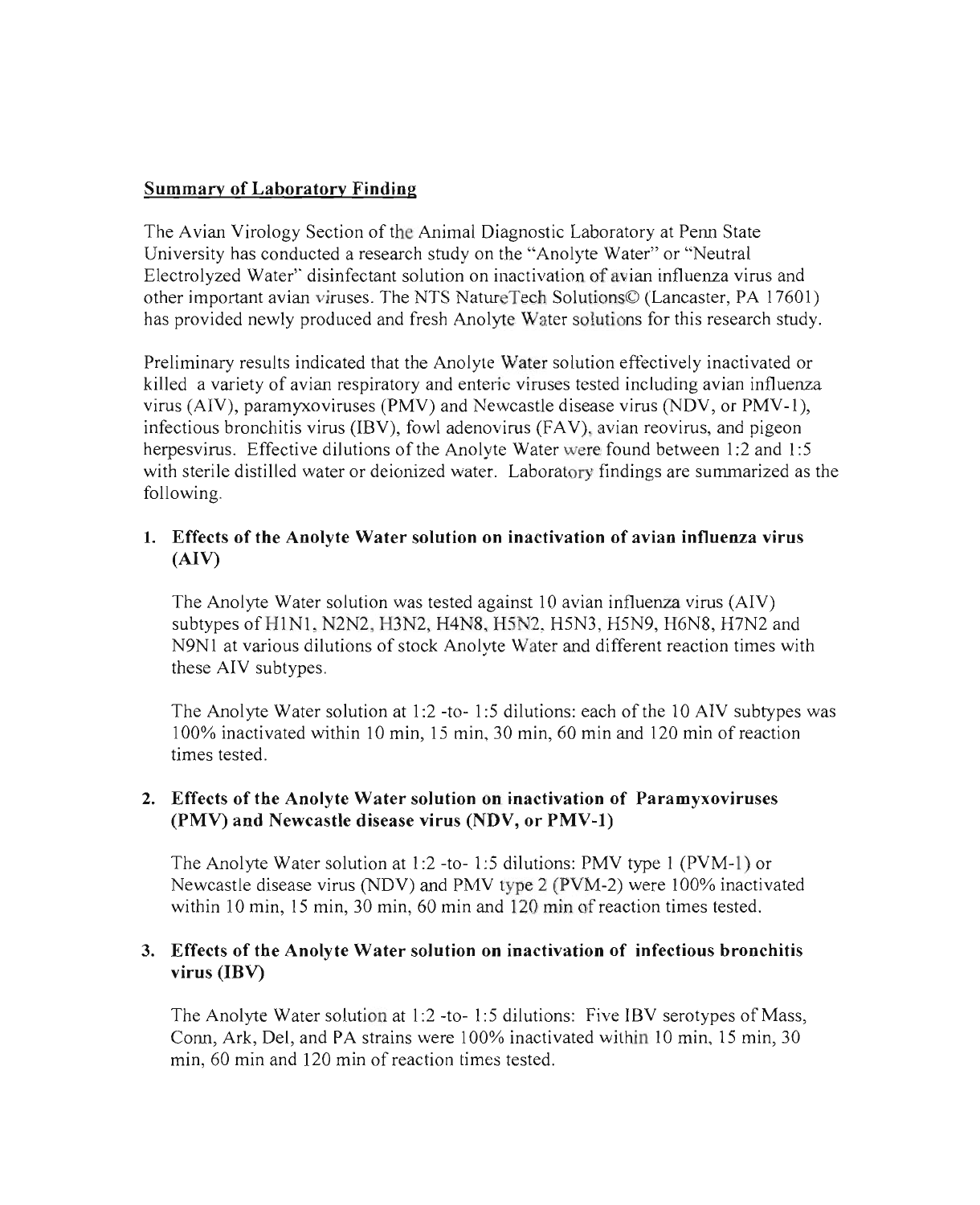### 4. Effects of the Anolyte Water solution on inactivation of fowl adenovirus (FAV)

The Anolyte Water solution at 1:2 -to- 1:5 dilutions: Four FAV strains of M2, KR5, C229, and LA/SPF/C were were  $100\%$  inactivated within 5 min 10 min, 15 min, 30 min, 60 min and 120 min of reaction times tested.

### 5. Effects of the Anolyte Water solution on inactivation of avian reovirus

The Anolyte Water solution at 1:2 -to- 1:5 dilution: A selection of 10 field isolates of avian reovirus were used for the inactivation test, and each of the 10 reovirus isolate was 100% inactivated within 5 min, 10 min, 15 min 30 min 60 min and 120 min of reaction times tested.

### 6. Effects of the Anolyte Water solution on inactivation of pigeon's herpesvirus.

The Anolyte Water solution at 1:2 -to- 1:5 dilutions with distilled water: A selection of 10 field isolates of pigeon herpes virus were used for the inactivation test, and each of the 10 herpesvirus isolates was 100% inactivated within 5 min, 10 min, 15 min, 30 min, 60 min and 120 min of reaction times tested.

### The inactivation tests on avian respiratory viruses of *AN,* PMV, and IBV:

Each preparation of a mixture of the Anolyte Water solution and an avian virus was inoculated into 9-11-day old specific-pathogen-free (SPF) embryonating chicken eggs ECE) for testing the inactivation result or if any residual life virus. A minimum of 10-15 min was required for preparation of test procedure in ECE.

Virus titers of the avian respiratory viruses of AIV, PMV and IBV used in this study were measured from  $10^{5.0}$  -  $10^{6.5}$  of ELD<sub>50</sub> dose/ml (ELD = embryo lethal dose)

#### The inactivation tests on avian enteric viruses of FAV, avian reovirus and herpesvirus:

Each preparation of the Anolyte Water solution and virus mixture was inoculated into chicken embryo cell cultures or LMH cell cultures for testing the inactivation result or if any residual life virus. A minimum of 5-1 0 min was required for preparation of test procedure in cell cultures.

Virus titers of the avian enteric viruses of FAV, avian reovirus and herpesvirus used in this study were measured from  $10^{4.5}$  -  $10^{6.5}$  of CLD<sub>50</sub> dose/ml (CLD = cell culture lethal dose).